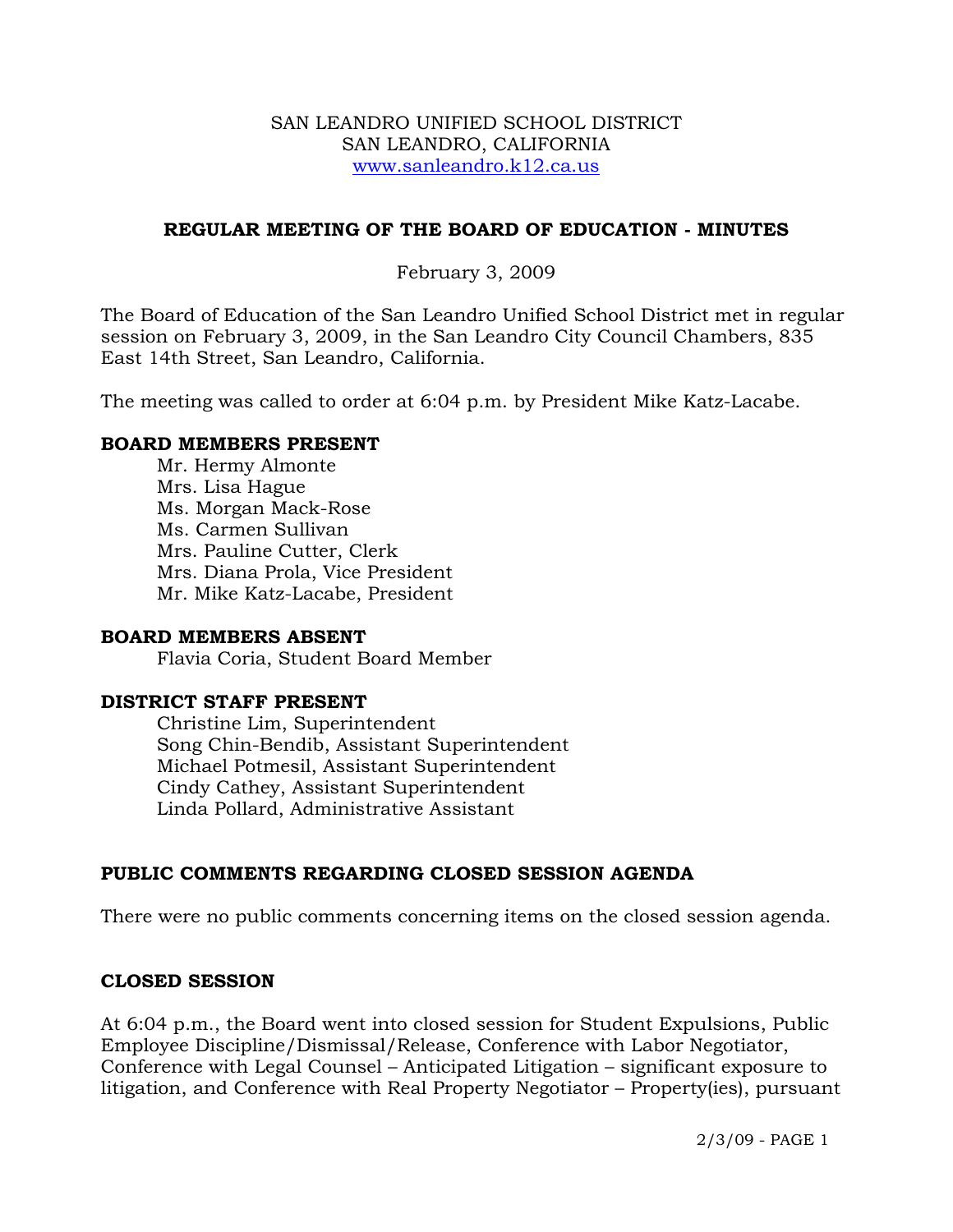to Education Code Sections 35146 and 48918(c), Government Code Sections 54957, 54957.6, 54956.9(b), and 54956.8 The closed session was adjourned at 7:05 p.m.

The Board returned to open session at 7:16 p.m. with the Pledge of Allegiance to the Flag. President Katz-Lacabe said the Board had been in closed session where no action was taken.

# **APPROVAL OF AGENDA**

On a motion made by Mrs. Hague and seconded by Mrs. Cutter, the Board approved the agenda for the regular meeting of February 3, 2009, by a 7-0 vote.

### **PRESENTATIONS**

\* Assistant Superintendent of Business Services, Song Chin-Bendib, and Director of Measure B, Michael Murphy, provided a brief presentation on the need to issue Series B of General Obligation Bond. Ruth Alahydoain of Kelly, Northcross and Nobriga (KNN) Public Finance provided details on the sale of the General Obligation Bond, Series B and discussed the current bond market conditions as well as factors impacting the issuance of the bonds and made a recommendation on the type and amount of Series B.

 Ms. Alahydoain stated that originally, the District expected to issue \$60 million due to the projected low interest cost, and to avoid multiple issuance costs in the future. However, the dire economy has chanced the landscape for bond investors and financial institutions and the recommendation is to issue an amount not to exceed \$40,000,000, to finance the construction and improvement of real property. Fortunately, the recent Standard & Poor's rating of A+ for the District will help attract investors.

# **ACTION**

#### Business Services

#### 4.1-A Resolution #09-09, 2006 General Obligation Bonds, Series B

On a motion made by Mrs. Hague and seconded by Ms. Morgan Mack-Rose, the Board adopted Resolution #09-09, authorizing the issuance and sale of San Leandro Unified School District (Alameda County, California), General Obligation Bonds, Election of 2006,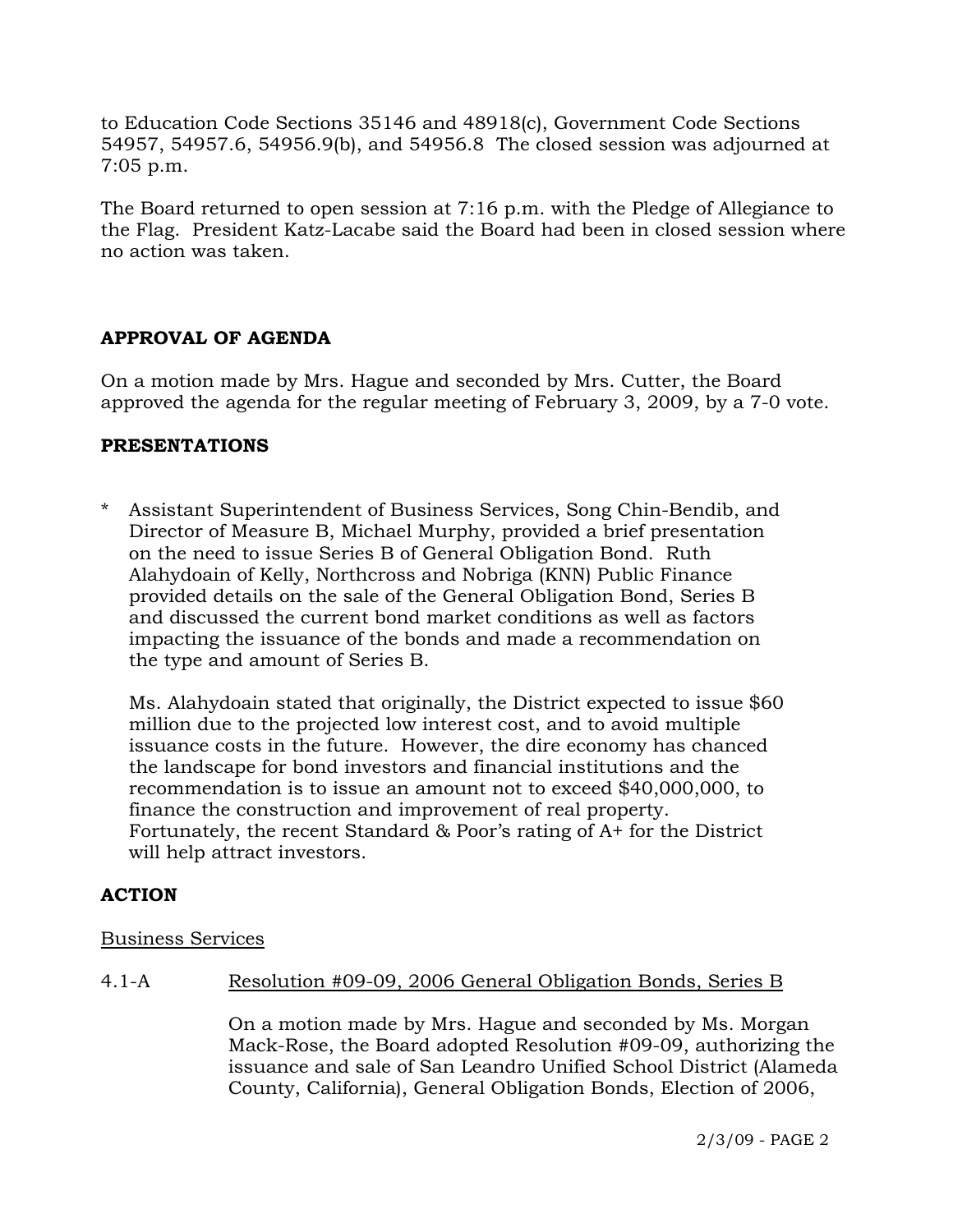Series B, in the aggregate principal amount not to exceed \$40,000,000, to finance the construction and improvem3ent of real property by a 7-0 vote.

## **PRESENTATION**

\* The Assistant Superintendent for Human Resources Michael Potmesil presented the process for Reduction In Force (RIF) for both Certificated and Classified employees. Presented were legal requirements, including the California Education Codes, timelines and notification responsibilities for the District and the employee receiving notification. Discussed were possible reasons for lay offs including non-reelection of certificated probationary employees, reduction in force of classified employees and reduction in force of certificated employees (including administrators and teachers).

### **PUBLIC TESTIMONY ON NON-AGENDA ITEMS**

• Carol Alvarez, Madison Elementary School Office Manager, addressed the Board regarding the lists generated by the bargaining units, urging the Board to reconsider cutting classified staff.

## **REPORTS**

- 1) Correspondence Clerk Cutter reported receipt of the following emails between January 21, 2009, - February 2, 2009: From Stephen Cassidy regarding article sent to the newspaper and Rally for the Children's Education; from Steve Ramirez regarding school Board Budget Workshop; from Jeni Engler regarding invitation to speak at United Parents' Meeting, budget cuts and questions regarding the location of budget forum; from Kathy & Jeff Neisse regarding budget cuts; from Robin Des (Nina) regarding budget cuts; from Mary Styner regarding student presentation at DECA; from Michele Minsuk regarding opinions about the budget; from Sarah Rosenbrantz regarding San Leandro librarians; from Shaheen Mohammed regarding Op Ed from Sheila Jordan regarding budget cuts; from Jessica Bartholow, Audrey Brown, Margot Bennett, and Jan Nuño regarding budget cuts; and from Yvonne Day regarding LGBTQ elementary school forums.
- 2) Student Board Member Report There was no report
- 3) Union Representative Reports –Representatives were very happy to see his item added to the agenda, stating that it is a welcome sight, demonstrating the receptiveness of the Board, and a clear sign that there is a renewed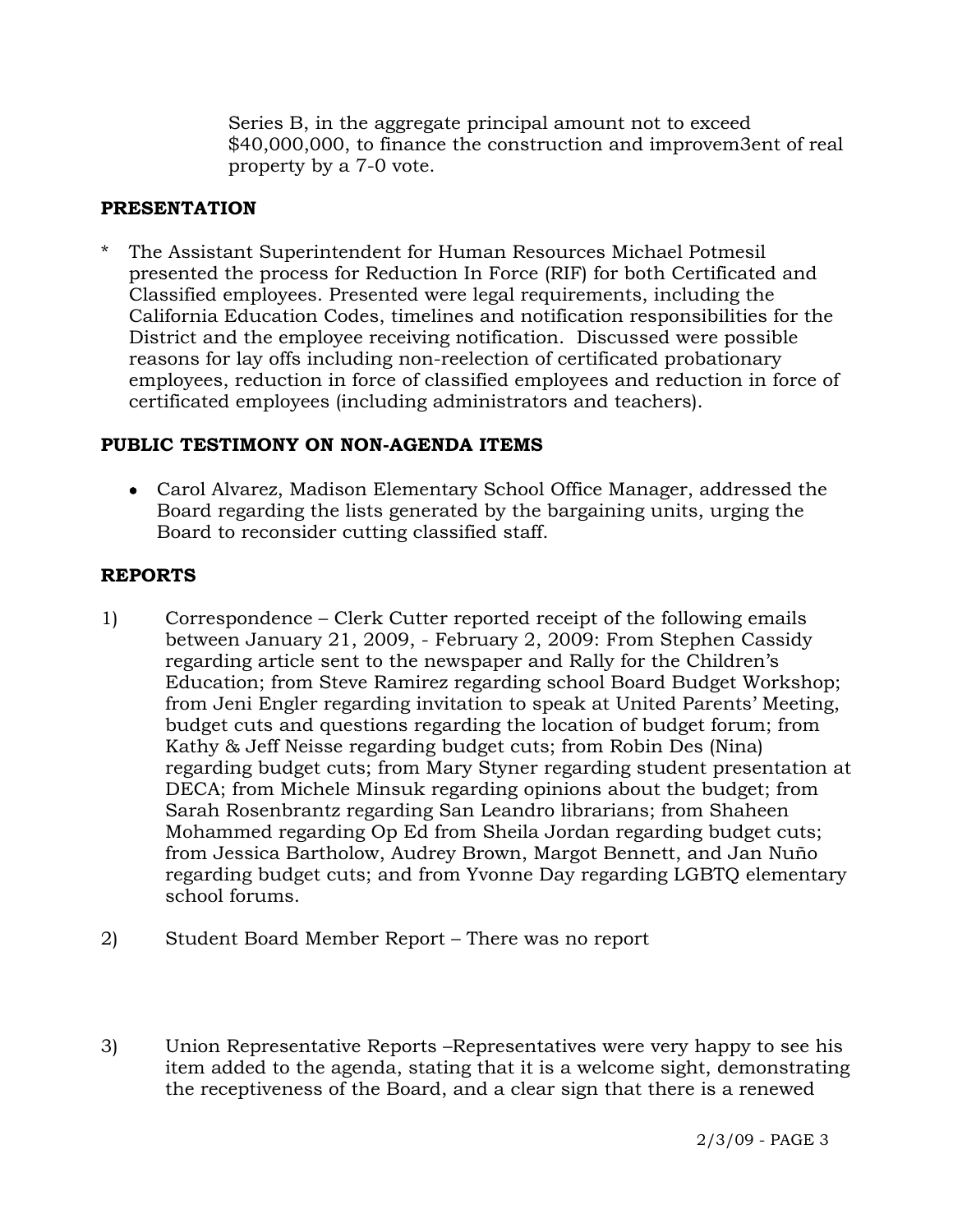spirit of cooperation between the bargaining units and the administration.

- Don Biladou, Building Trades representative, suggested looking at early retirement incentives.
- Billy Campbell, Teamsters representative, felt that by allowing a time for bargaining units to speak, was a great opportunity for communication, "Because where there is no dialogue, there is no progress."
- Mark Hamilton, on behalf of the San Leandro Teachers' Association, thanked the Board for seeking input from a wide array of stakeholders at the Board Budget Forum on January 29. He also reported that on January 31, the California Teachers' Association, Alcosta Service Area, hosted its school board breakfast in Walnut Creek. He thanked those Board members and SLTA District representatives for attending, where new initiatives to foster public education nationwide were shared.
- Danny Hillman, President of the San Leandro Management Association (SLMA), felt that speaking at Board meetings was a great venue for communication. He urged the Board to look at other Districts and see what they are doing as we go through this process.
- Donna Vinita, Classified School Employees Association representative, commended the Board and District for giving the unions this opportunity, noting that she would be using the District as an example to others on cooperation and working together for the students.
- 4) Superintendent's Report Superintendent Lim expressed how appalled and angry she was regarding the state of school funding and financing in California, adding that despite the fact that the District has done everything right in terms of fiscal responsibility, such as passing a \$106 million school facilities bond, implemented cost savings measures, as well as continuing to offer more programs for students and increase student achievement, California continues to spiral down in terms of per pupil spending (ranking 47th). Stressing the need to rally and advocate for our students, the Superintendent announced that there would be a press conference, sponsored by Alameda County Superintendents, on February 4 at 10:30 a.m. at Roosevelt Middle School, 1926 19th Ave. in Oakland. She urged the Board to join forces with parents, community activists, labor representatives and business leaders to get this budget passed and "not give up the fight."

In addition, Superintendent Lim provided the following District highlights: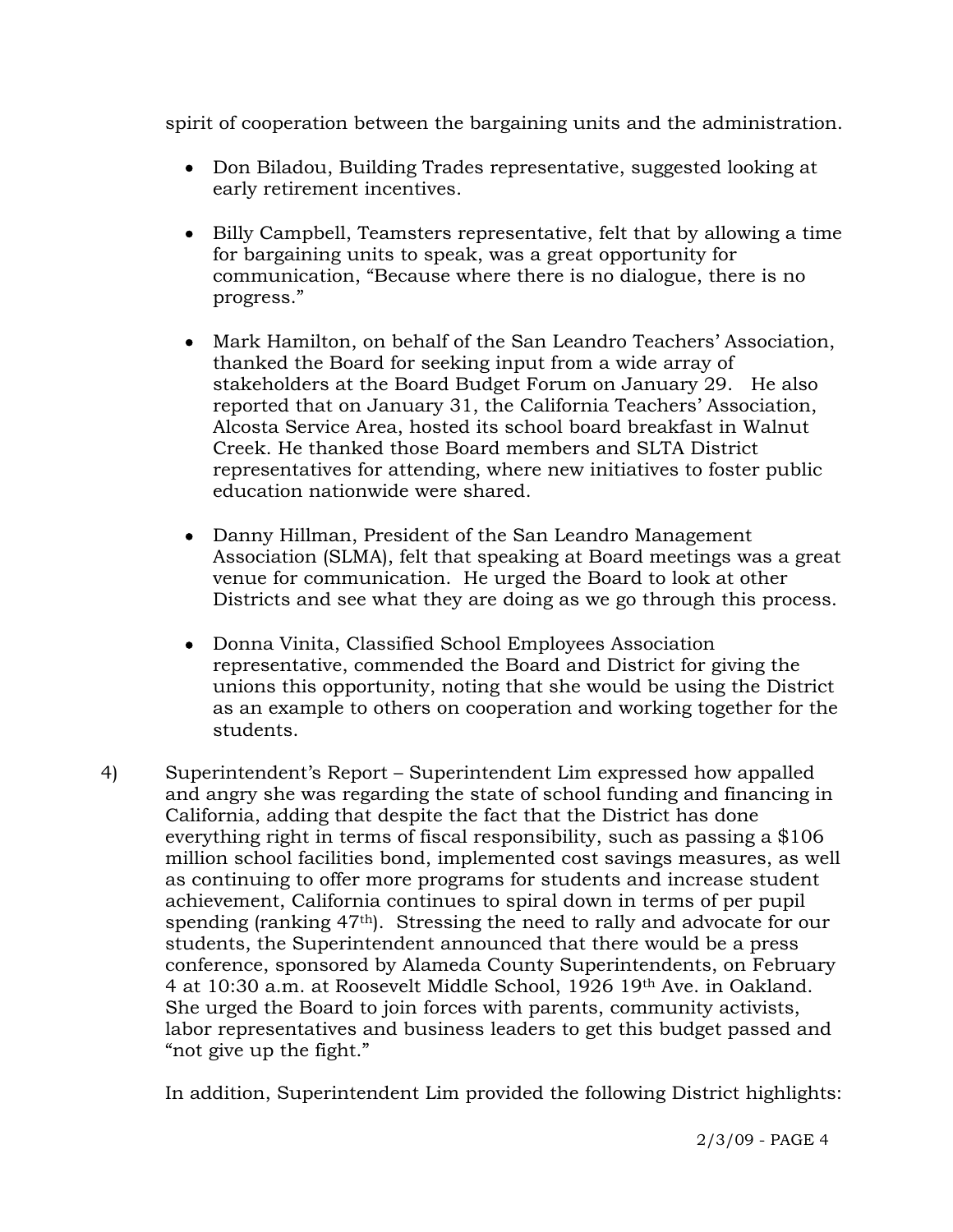- The District received an A+ Standard and Poor's rating for the third consecutive year, affirming that the District is financially stable.
- Roxanna Ghassemi, Washington Elementary school paraeducator was recently recognized and award the "English Learner Paraeducator of the Year" award by the Alameda County Office of Education, for her bilingual work in the District's English learners program.
- The Education Summit for Equity was well attended. Approximately 250 kids and parents attended the Summit, which offered parent and student workshops provided by Chabot College, The Latino Business Professionals of San Francisco, and Reality Mentor. An equity presentation that was presented at the National Summit in New Orleans by Superintendent Lim, Principals Amy Furtado and Mary Ann Valles and Vice Principal Lori Watson was also shared, and Dr. Ammar Saheli was the keynote speaker. She commended Trustee Sullivan and Principal Amy Furtado for their leadership and work.
- Superintendent Lim has been asked to be part of an expert panel in Sacramento on January 22 charged with creating the framework for a statewide professional development strand on culturally responsive instruction addressing recommendation #4, "Provide Culturally Relevant Professional Development for All School Personnel", one of the fourteen recommendations developed by Jack O'Connell P-16 Council for closing the achievement gap. She announced that she has also been invited to participate in recommendation #6, "Standards and Assessment", on February 23, adding that San Leandro High School Principal Amy Furtado and teacher Jason Bono would be joining her.
- 5) Board Committee Reports
	- Curriculum Mrs. Hague reported that the committee on February 2, and discussed seven new courses for the high school which appear on the Consent Calendar this evening. She explained that because of some changes that have occurred since they were initially presented to the Board, she would be pulling these items which would provide the Board an opportunity for further discussion and consider each course separately.
	- Facilities/Technology Mrs. Cutter reported that the committee met on January 23 and discussed joint use agreement with the City for the 9th Grade Campus. On January 29 the committee received a presentation from Ruth Alahydoian regarding the Issuance of Measure B General Obligation Bonds, Series B, and discussed Amendment No. 1 to the

2/3/09 - PAGE 5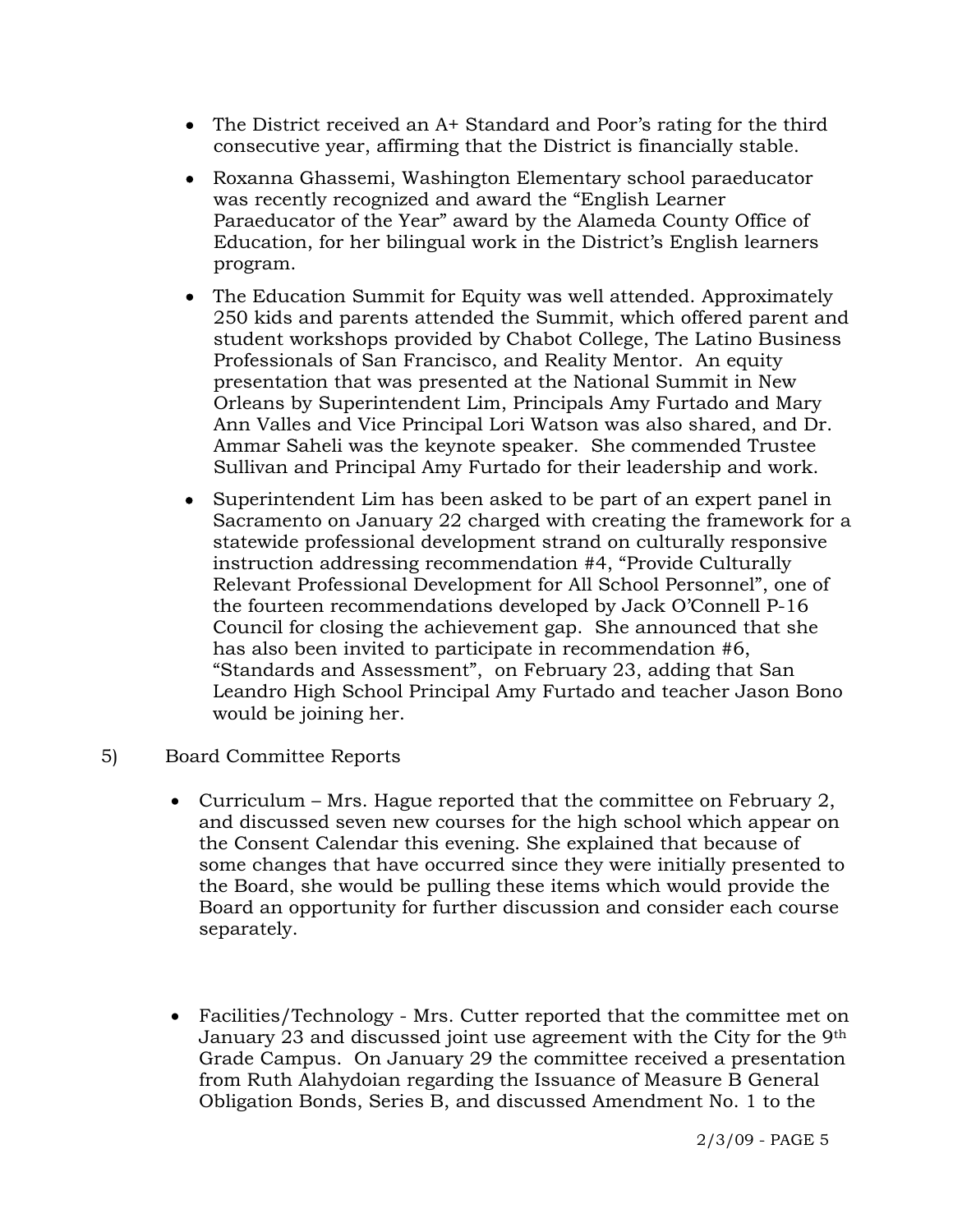WLC Architects contract for structural design of the San Leandro High School Arts Education Center and Change Order No. 1 and No. 2 to the OC Jones contract for the District Parking Lot which are being brought forward tonight for consideration. They also addressed follow-up questions on Davis Street for fiscal year 2007-08. Mrs. Cutter also noted that because of the budget reductions in personnel, the Facilities and Technology meeting notes would no longer be provided to the Board prior to the Board meetings.

- 4) Board Representative Reports
	- Mrs. Hague reported that the she attended her first Mid Alameda County Special Education Local Plan Area (MACSELPA) meeting as chair on January 21. She reported that the District would be receiving ongoing funds of approximately \$86,497 each year starting 2009-10 as the result of the Mandate Cost Claim Settlement. In addition, by approving the resolution tonight, Behavioral Intervention Plans (Hughes Bill) Mandated Cost Claim Settlement and Agreement to Waive Future Claims, the Board will be enabling the District to share in ongoing increased AB 602 funding for each SELPA of approximately  $$123,271$  for six years commencing in 2011-12 through 2016-17, noting that in exchange for the state funding, the Board must waive its right to file mandated cost clams on the Hughes Bill mandate, thus conceding that this mandate is fully funded.

#### **CONSENT ITEMS**

As reported earlier, Mrs. Hague pulled Consent Items 3.4-C through 3.10-C regarding new high school courses being recommended by the Board Curriculum Committee for the purpose of providing an opportunity for the Board to hear additional information regarding the fiscal impact and a time to discuss and consider each item separately.

Mrs. Cutter asked that 1.1-C, Approval of Board Minutes – January 8, 2009, be pulled.

Human Resources

- 2.1-C Acceptance of Personnel Report
- 2.2-C Student Teaching Agreement

Educational Services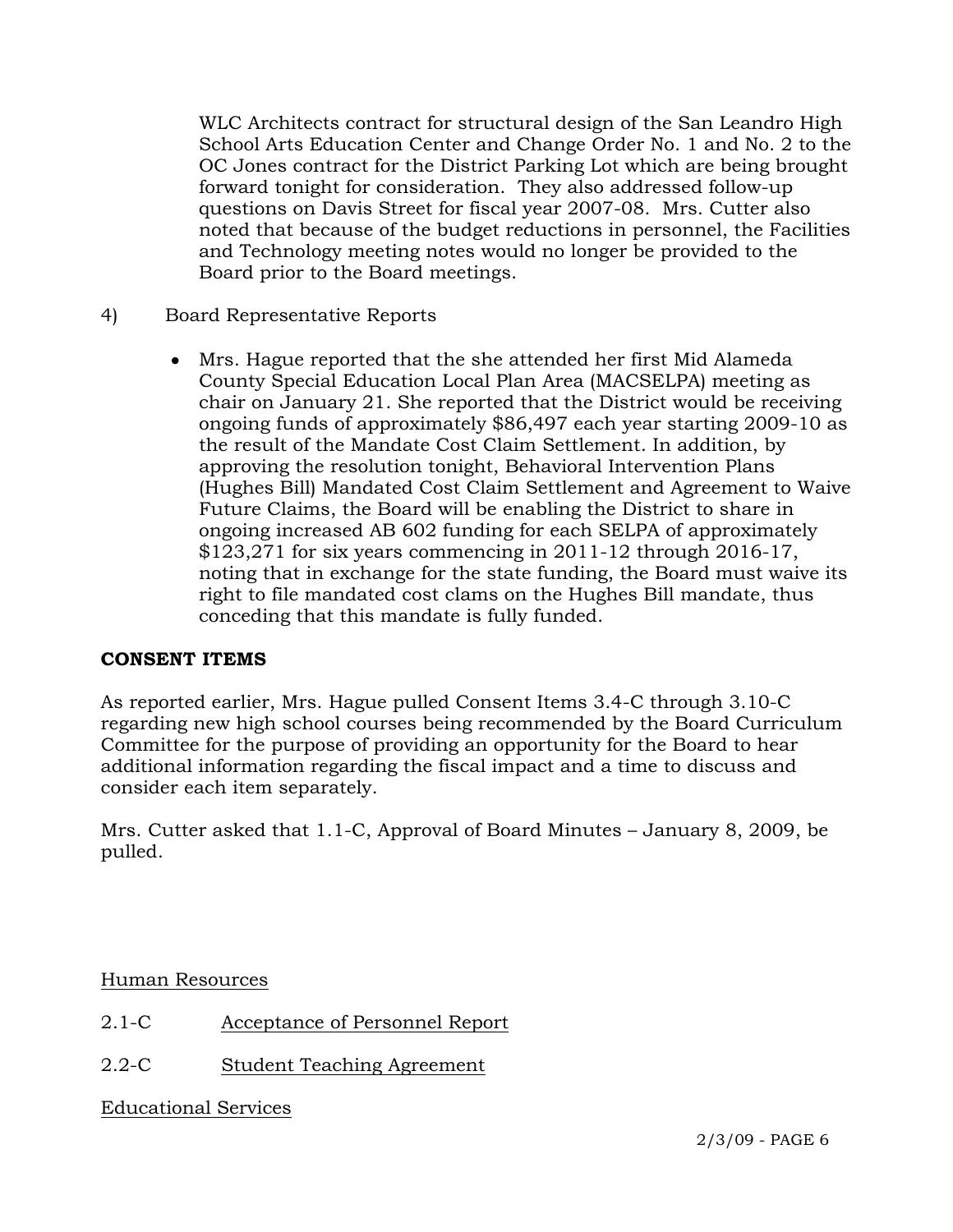- 3.1-C Non-Public School Contracts
- 3.2-C Proposed Stipulated Expulsion Order
- 3.3-C Recommendation from Administrative Panel for Expulsions
- 3.11-C Memorandum of Understanding between the San Leandro Unified School District and Girls Scouts of Northern California

Business, Operations and Facilities

- 4.1-C Resolution #09-08 to Declare Certain Equipment Surplus and/or Obsolete
- 4.2-C Resolution #09-10 Behavioral Intervention Plans (Hughes Bill) Mandated Cost Claim Settlement and Agreement to Waive Future Claims

Facilities and Construction

- 5.1-C OC Jones & Songs, Contract Change Order #1 for the District Parking
- 5.2-C OC Jones & Sons, Contract Change Order #2 for the District Parking

On a motion made by Mrs. Cutter and seconded by Mrs. Prola, the Board approved the remaining consent items by a 7-0 vote.

#### General Services

1.1-C Approval of Board Minutes – January 8, 2009

On a motion made by Mrs. Hague and seconded by Ms. Mack-Rose, the Board approved the minutes of January 8, 2009, by a 6-1 vote. Mrs. Cutter abstaining because she was absent from that meeting.

Assistant Superintendent Cindy Cathey, and San Leandro High School Associate Principal Linda Granger provided an explanation and further clarification regarding the overall fiscal impact and amended recommendations to the following new courses at the high school. The Board discussed and took action on each item separately.

#### **PUBLIC COMMENT**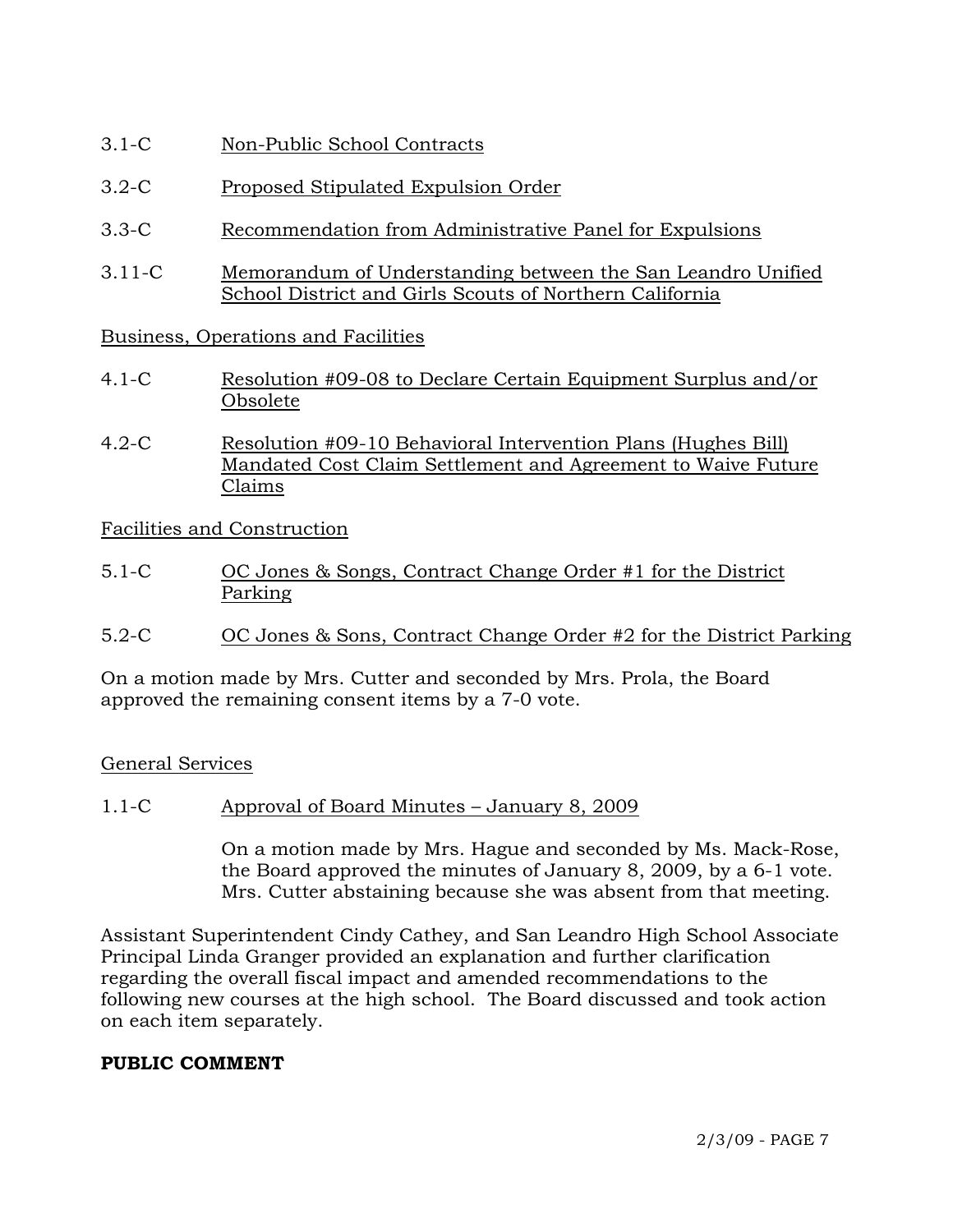• Carol Alvarez was concerned about the amount of money being spent to purchase textbooks, stating that she could not support purchasing books while cutting staff jobs and positions were being considered.

#### Educational Services

# 3.4-C New High School Course, Music Appreciation and Associated Textbook

It was noted that the fiscal impact was reworked so that the associated cost would only be \$1,650.

On a motion made by Mrs. Cutter and seconded by Mrs. Hague, the Board approved the new high school course, *Music Appreciation* and associated core materials which include: *Music! Its Role and Importance in Our Lives;* Fowler, Gerber, and Lawrence, published by McGraw Hill, noting that the fiscal impact was reworked so that the associated cost would only be \$1,650 by a 4-3 vote. Trustees Almonte, Cutter, Hague, Sullivan voting in favor. Trustees Katz-Lacabe, Prola, and Mack-Rose voting against.

### 3.5-C New High School Course, Advanced Placement Music Theory and Associated Materials

On a motion made by Mrs. Hague and seconded by Mrs. Prola the Board approved the new high school course¸ *Advanced Placement Music Theory* and the associated core textbook: *Music: An Appreciation Theory for Today's Musician*, Glencoe/McGraw, 2004, for re-evaluation in January 2010, and possible implementation in the 2010-11 school year, pending the District's fiscal situation by a 7-0 vote.

# 3.6-C New High School Course, Production Workshop and Associated Materials

It was noted that the fiscal impact was reworked and the teacher believed that he could provide a high quality production workshop course by only purchasing books for him to be used as a resource, at a cost of \$230.

On a motion made by Mrs. Hague and seconded by Mrs. Prola, the Board approved the new high school course, *Production Workshop* and associated instruction materials: *Theatrical Design and Production,* Michael Gillett, McGraw-Hill Publishing; *The State Management Handbook,* Daniel A. Ionazzi, Better Way Books; and *Scene and Stage Lighting*, N. Oren Parker, R Craig Wolf, Dick Block, Wadsworth Publishing, noting that the fiscal impact was reworked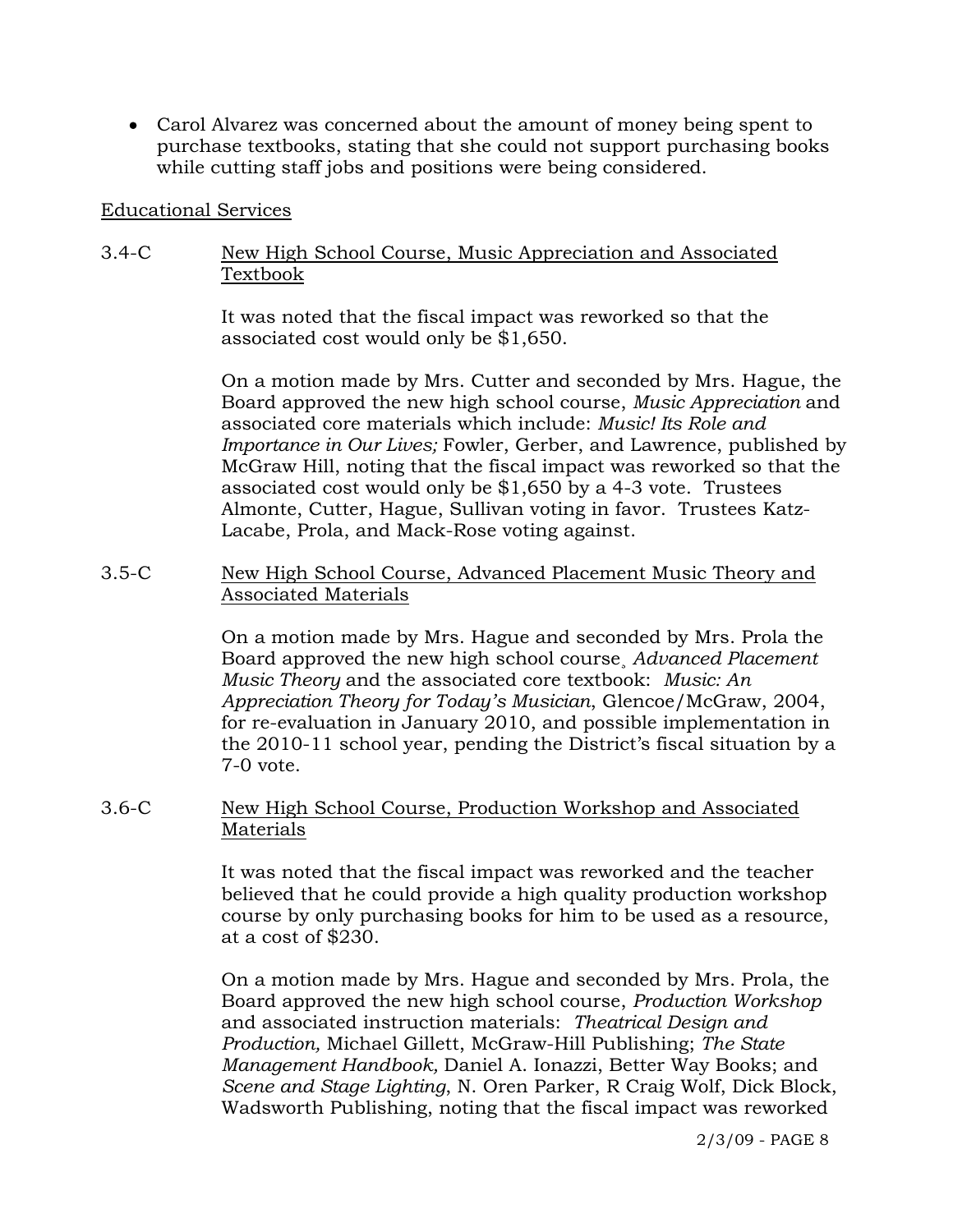so that the associated cost would be \$230 by a 7-0 vote.

## 3.7-C New High School Course, Fashion Design History

It was explained that this course would have no fiscal impact on the District budget, as it is funded through a \$1500 grant received from San Leandro High School teacher Audrey Brown.

On a motion made by Mrs. Hague and seconded by Ms. Mack-Rose, the Board approved the new high school course, *Fashion Design History*, with no fiscal impact to the District budget, due to a \$1500 grant that has been secured by the teacher by a 7-0 vote.

#### 3.8-C New High School Course, Environmental Science, College Preparatory (CP) and Associated Instruction Materials

It was explained that this course meets the CSU "d" requirement and the UC "g" requirement while expanding current course offerings to more effectively meet students' needs and interests.

On a motion made by Mrs. Hague and seconded by Mrs. Cutter, the Board approved the new high school course, *Environmental Science College Preparatory* (CP) and the associated core textbook: *Environment: The Science Behind the Stories*, Jay H. Withgott, Scott R. Brennan; Pearson/Prentice Hall, 2007 as the course meets the CSU "d" requirement and UC "g" requirement while expanding current course offerings to more effectively meet students' needs and interests by a 6-1 vote. Trustee Prola voting no.

#### 3.9-C New High School Course Environmental Science, Advanced Placement (AP) and Associated Instructional Materials

On a motion made by Mrs. Hague and seconded by Mrs. Cutter, the Board approved the new high school course *Environmental Science, Advanced Placement* (AP), and the associated core textbook: *Living in the Environment: Principals, Connections, and Solutions*; Miller, Thompson Learning/Brooks-Cole; 15th Edition for re-evaluation in January 2010, and possible implementation in the 2010-11 school year, pending the District's fiscal situation by a 7-0 vote.

# 3.10-C New High School Course, Advanced Placement (AP) Human Geography and Associated Instructional Materials

On a motion made by Mrs. Hague and seconded by Mrs. Cutter, the Board approved the new high school course *Advanced Placement Human Geography* and the associated core textbook: *Introduction to Geography: People, Places, and Environment, 4th Edition*, Upper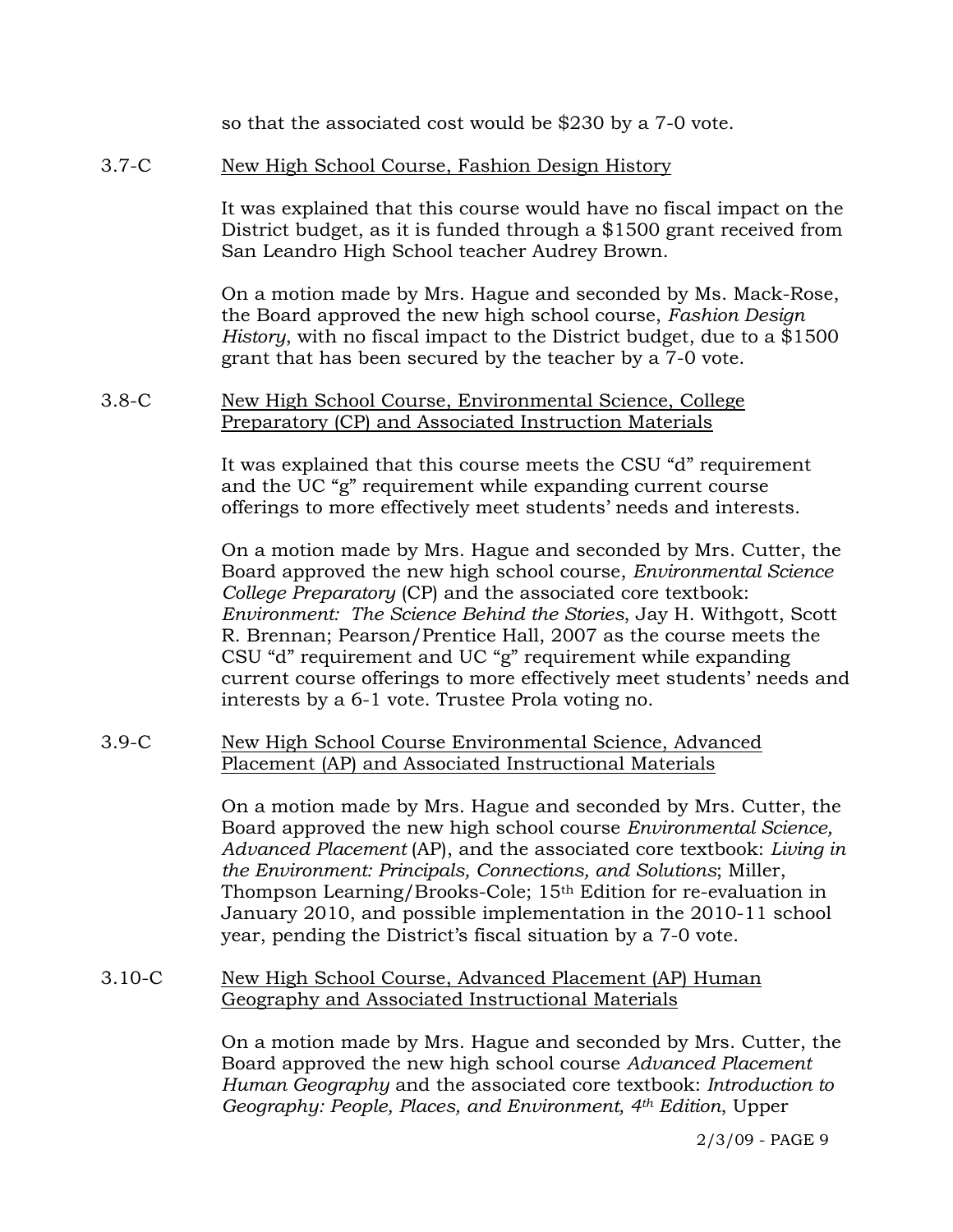Saddle River, New Jersey, Pearson Prentice Hall Publishing for reevaluation in January 2010, and possible implementation in the 2010-11 school year, pending the District's fiscal situation by a 7-0 vote.

At 8:50 p.m., the Board took a break and returned to open session at 9:00 p.m.

### **CONFERENCE**

#### Business Operations

4.1-CF Community Input from the Board Budget Workshop: Seeking Community Input Regarding the State's Fiscal Crisis and its Impact on San Leandro Schools

> The Board discussed and considered the community input from the January 29, 2009, Board Budget Workshop: Seeking Community Input Regarding the State's Fiscal Crisis and its Impact on San Leandro Schools.

> The Board was given a list of approximately 164 items generated by the six breakout sessions (SLTA, CSEA, Teamster/Trades, SLMA, Parent/Community and students) at the Budget Workshop.

> The Board pared down the list down to approximately ninety items, sixty-five of which were items designated "exploring" and "in progress". Staff will create a cost analysis for each item, noting that some items would need to be negotiated and bring it back to the Board at the next meeting.

It was reported that the Board has provided feedback on the budget as well, noting that many of the items were repetitive of some of those from the Community Forum. In light of the short timeframe, it was the consensus of the Board to have staff to look at personnelrelated items on the Board's list and provide costs associated with those.

Superintendent Lim reminded the Board that the Budget Advisory Committee would be meeting on February 4 and Trustee Prola and Hague were scheduled to attend. The community feedback will be shared, as well as an update on staff's progress. The committee will also be asked to provide any additional thoughts and suggestions.

On a motion made by Mrs. Hague and seconded by Mrs. Cutter, the Board extended the meeting to 10:50 p.m. by a 7-0 vote.

4.2-CF Financing Agreement and the Joint Use Agreement with the City of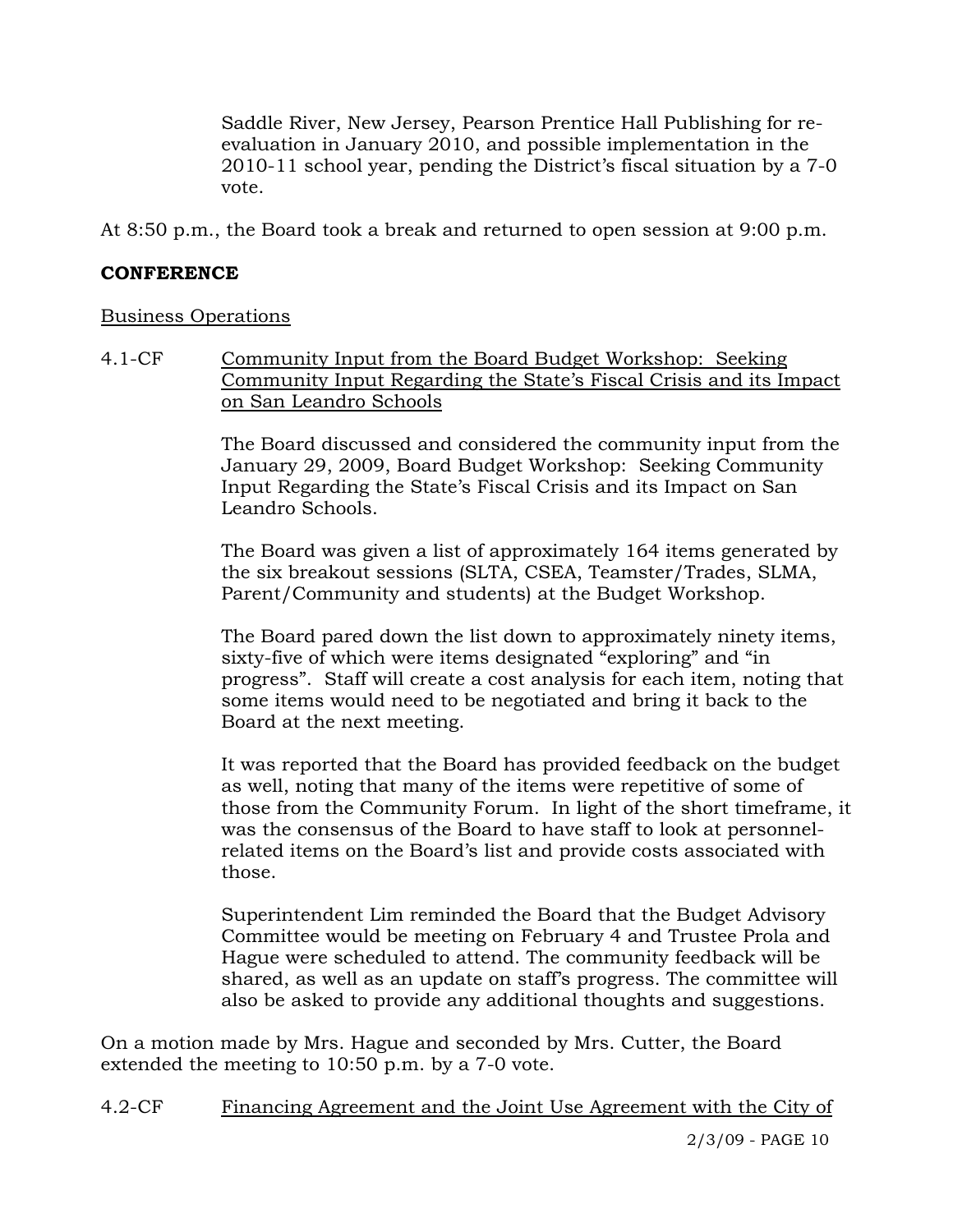San Leandro for the 9<sup>th</sup> Grade Campus

The Board discussed and considered approving the Financing Agreement and the Joint Use Agreement with the City of San Leandro for the 9th Grade Campus.

Superintendent Lim explained that it was the intension of staff for the Board to discuss and review the two proposed agreements and have all issues resolved prior to the next San Leandro City Council and San Leandro Unified School District Board of Trustees Joint Work Session on February 9, 2009, so that the agreements could be approved at that time.

Staff provided clarifying responses to the areas of concerns that were raised by the Board such as anticipated energy costs, operational use, indemnification clause, ERAF contribution, estimated maintenance costs and, reimbursement amount from the City for utility costs incurred when the gym is used by the City, which were addressed by staff.

Superintendent Lim said that she would send the revisions to the City before the 9th.

# **INFORMATION ITEMS**

Facilities and Construction

5.1-I Port of Oakland Phase II Budget

The Board received for information and review the Port of Oakland Phase II Budget.

5.2-I Measure A Closeout Budget

The Board received for information and review the Measure A Closeout Budget.

5.3-I McKinley Elementary School Main Girls' Restroom (C13) Budget

The Board received for information and review the McKinley Elementary School Main Girls' Restroom (C13) Budget.

# **ADDITIONAL SUGGESTIONS AND COMMENTS FROM BOARD MEMBERS**

• Mrs. Cutter asked that the Superintendent to reiterate District comments regarding the budget crisis at the rally urging critical budget reform and adequate, stable education funding tomorrow, February 4.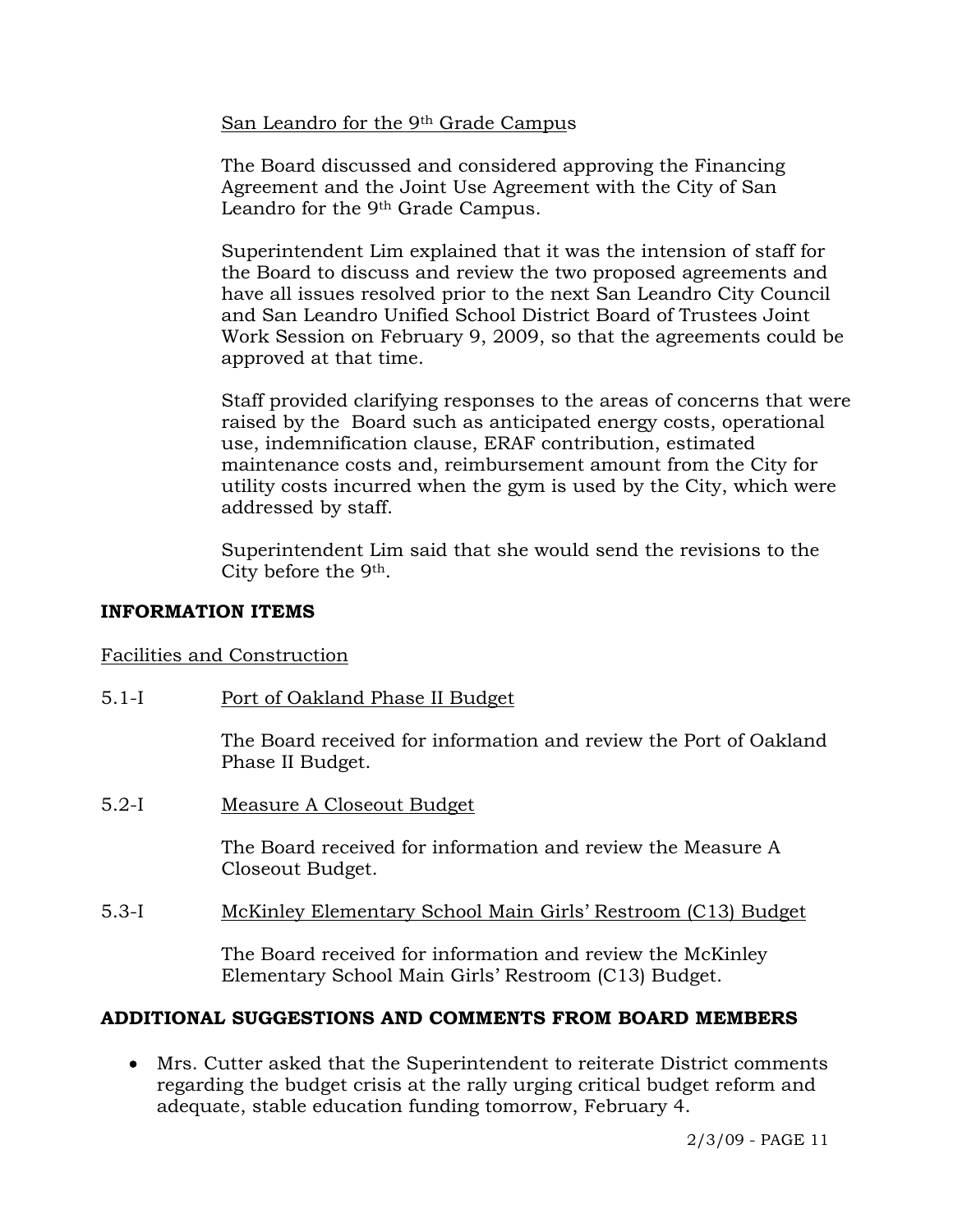- Mr. Almonte shared an email from Jenny Engler, announcing that the United Parents is hosting a Valentine's luncheon on Wednesday, February 11, for teachers and staff and would appreciate any help the Board can provide.
- Ms. Sullivan thanked the Superintendent, Cindy Cathey, Robin Michel, as Mayor Santos, Councilmembers Jim Prola, and Joyce Starosciak, for attending the Educational Summit for Equity on January 24. She thanked the Board, parents, staff, and community for their support and help in making this a well-attended, successful event.
- Ms. Morgan Mack-Rose asked that the Superintendent try to schedule another BAC meeting between Feb. 4 and Feb. 17. She would also like to see a second Board meeting scheduled for next week. She encouraged the trustees to visit the schools, meet with parents and ask for their feedback.
- Mr. Katz-Lacabe hoped that the Budget Advisory Committee would be able to provide some useful feedback and input into the budget process. He also agreed with the importance of reaching out to parents with regards to the impact these cuts will have on our District.

The Board recessed into closed session at 10:47 p.m.The Board returned from closed session at 11:15 p.m. where no action was taken.